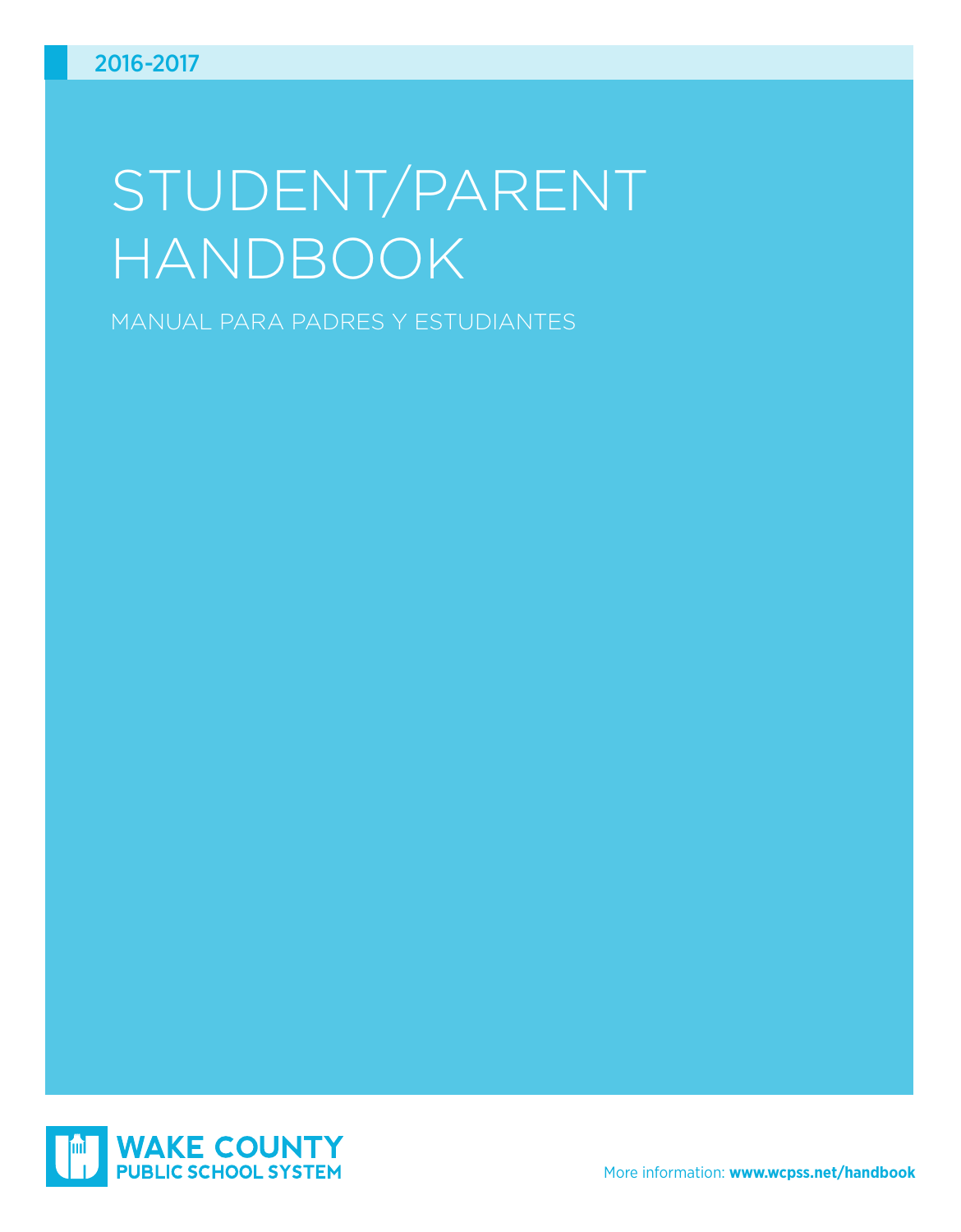# WELCOME TO THE WAKE COUNTY PUBLIC SCHOOL SYSTEM

**Welcome to the 2016-17 school year. The Wake County Public School System (WCPSS) is home to 177 schools and more than 10,000 teachers who are focused on meeting the diverse learning needs of almost 160,000 students. We are pleased to be a part of your student's educational journey.**

**Research shows there are multiple factors that influence student success. Parents and teachers obviously have a significant effect. Student health and school safety also are critical. The purpose of this handbook is to provide information about health and discipline policies to WCPSS families so we can work together to support school safety and success for all students.**

**We know that healthy students are more likely to attend school regularly and meet their academic goals. And while school safety is a shared responsibility among parents, students and school staff, we believe that students are more successful when expectations for appropriate behavior are clear. We are committed to ensuring that discipline is handled in a fair and equitable manner. We seek to provide interventions and supports to limit the amount of class time that is lost due to student discipline.**

**Students and families are encouraged to review and discuss the material contained in this handbook. Please note that this document is not a comprehensive list of all district policies. Additional policies and resources are available online at www.wcpss.net/handbook. Please contact your student's teacher or principal if you have questions about these policies.**

**We look forward to working with you to ensure that our students have a safe, productive and successful school year.**

# IMPORTANT TOPICS

### Section 504

504 of the Rehabilitation Act of 1973 and the ADA Amendments ACT of 2008 prohibit discrimination against students and employees on the basis of a disabling condition. All individuals determined to have a disability are protected by this law.

504/ADA cases in schools involve students who are not found to be in need of special education, however have various types of diagnosed physical or mental impairments that are shown to substantially limit one or more of the student's major life activities. Those major life activities include, but are not limited to, areas such as learning, concentration, walking, seeing, breathing, hearing, lifting, bending and performing manual tasks. Additionally, the major life activities include the operation of "major bodily functions/systems" such as the immune, neurological or respiratory system.

For the complaint procedure, review Board Policy: Nondiscrimination on the Basis of Disabilities.

#### Alcohol, Tobacco, Drugs

A healthy learning environment is free of alcohol, tobacco and drugs. The possession, use, distribution or sale of these substances in any form is prohibited on school property. For more information, review Board Policy: Code of Student Conduct.

## Assault, Fighting

Students who become angry or upset with anyone are encouraged to resolve conflicts peacefully. Teachers, counselors and other school personnel can help students find civil ways to handle disagreements. A student who threatens to harm or who physically attacks another student or staff member is subject to consequences. For more information, review Board Policy: Code of Student Conduct.

## **Attendance**

Coming to school every day ready to learn is important for your child's success—and it's required by state law for children between the ages of 7 and 16. Being tardy to class, skipping class or school, leaving campus without permission, or being in an unauthorized area is prohibited. Excused absences include: illness or injury, a death in the family, health care appointments, court appearances and religious observance. Outside educational opportunities may be approved with advance notice. For more information, review Board Policy: Attendance.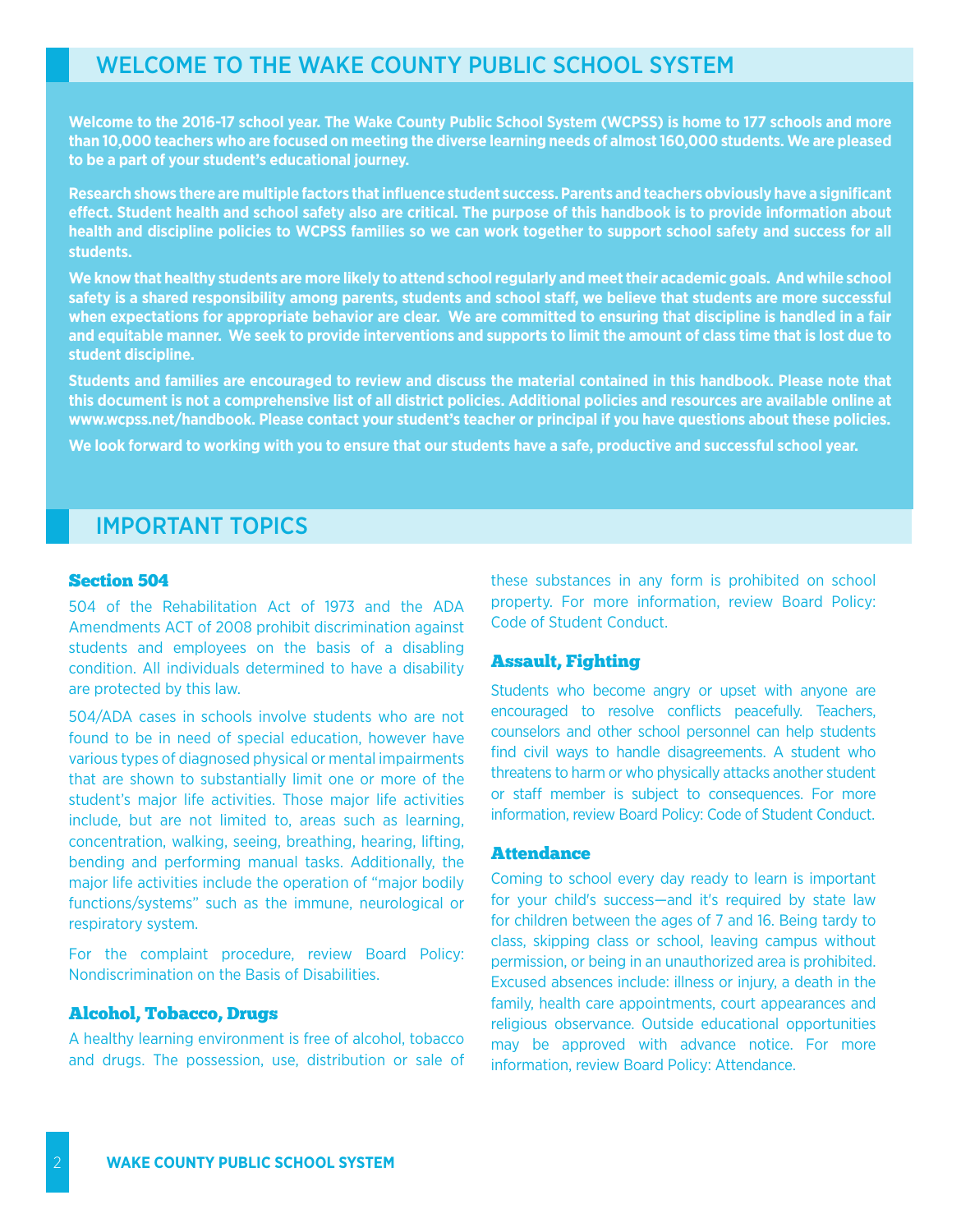# IMPORTANT TOPICS

## Bullying

Bullying is unacceptable behavior that should be immediately addressed. Bullying can include behaviors such as physical violence, repeated verbal, written or electronic taunts, name-calling, threats or stealing of money and possessions. If bullying is suspected, parents should contact their child's school for help. Any student who believes that he or she has been harassed or bullied should immediately report the behavior. Keep schools safe by sharing safety concerns using the Wake County Public School System Tip Line (919) 856-1911. For more information, review Board Policy: Harassment/Bullying.

#### Bus Conduct

Bus transportation is an extension of the school day and the same student behavior standards that apply in the classroom also apply on the bus and at the bus stop. A driver will report to the school administrator any misconduct or violation of the driver's instructions. For more information, review Board Policy: Code of Student Conduct.

#### Cheating, Plagiarism

Cheating and plagiarism, including giving or receiving of any unauthorized assistance on academic work or copying and representing another's work as one's own, is prohibited. For more information, review Board Policy: Code of Student Conduct.

#### Directory Information

Directory information will be made public without permission unless a parent annually requests to the school that such information not be released. Directory information includes the student's name, grade, school most recently attended, dates of attendance, date of graduation, awards received and participation in officially recognized sports and activities. Any parent, guardian or eligible student who does not want directory information released must notify the school in writing each year within 20 days of the receipt of this notice.

## Dress Code

To help keep our students focused on learning without distractions, we expect each one to dress appropriately. Our Code of Student Conduct prohibits disruptive, provocative, revealing, profane, vulgar, offensive, obscene or unsafe clothing or bodily appearances. For more information, see Board Policy: Code of Student Conduct.

#### Electronic Devices

Except when authorized by a teacher or principal, no student may use a wireless communication device or personal entertainment device. Any device used in violation of this policy will be confiscated and only returned to the student's parents. For more information, see Board Policy : Code of Student Conduct.

#### Lawful Abandonment of a Newborn Infant

A parent may lawfully abandon an infant under seven days of age by voluntarily delivering the infant to one of the following: health care provider, law enforcement officer, social services worker, certified emergency medical services worker or any responsible adult.

#### Lose Control, Lose Your License

North Carolina Senate Bill 57 requires that a student's driving permit or license be revoked for one year if a student is given a suspension for more than 10 consecutive days or an assignment to an alternative educational setting for more than 10 consecutive days for one of the following reasons:

- The possession or sale of an alcoholic beverage or an illegal controlled substance on school property.
- The possession or use on school property of a weapon or firearm that resulted in disciplinary action under N.C. General Statute 115C-391 (d1) or that could have resulted in that disciplinary action if the conduct had occurred in a public school.
- The physical assault on a teacher or other school personnel on school property.

## Student and Parent Grievance Procedure

A student or parent may question a school-based decision by using the procedures outlined in Board Policy: Student and Parent Grievances.

#### Property Damage

Students are expected to respect school property. Intentionally damaging or attempting to damage or deface school or personal property is subject to discipline. For more information, see Board Policy: Code of Student Conduct.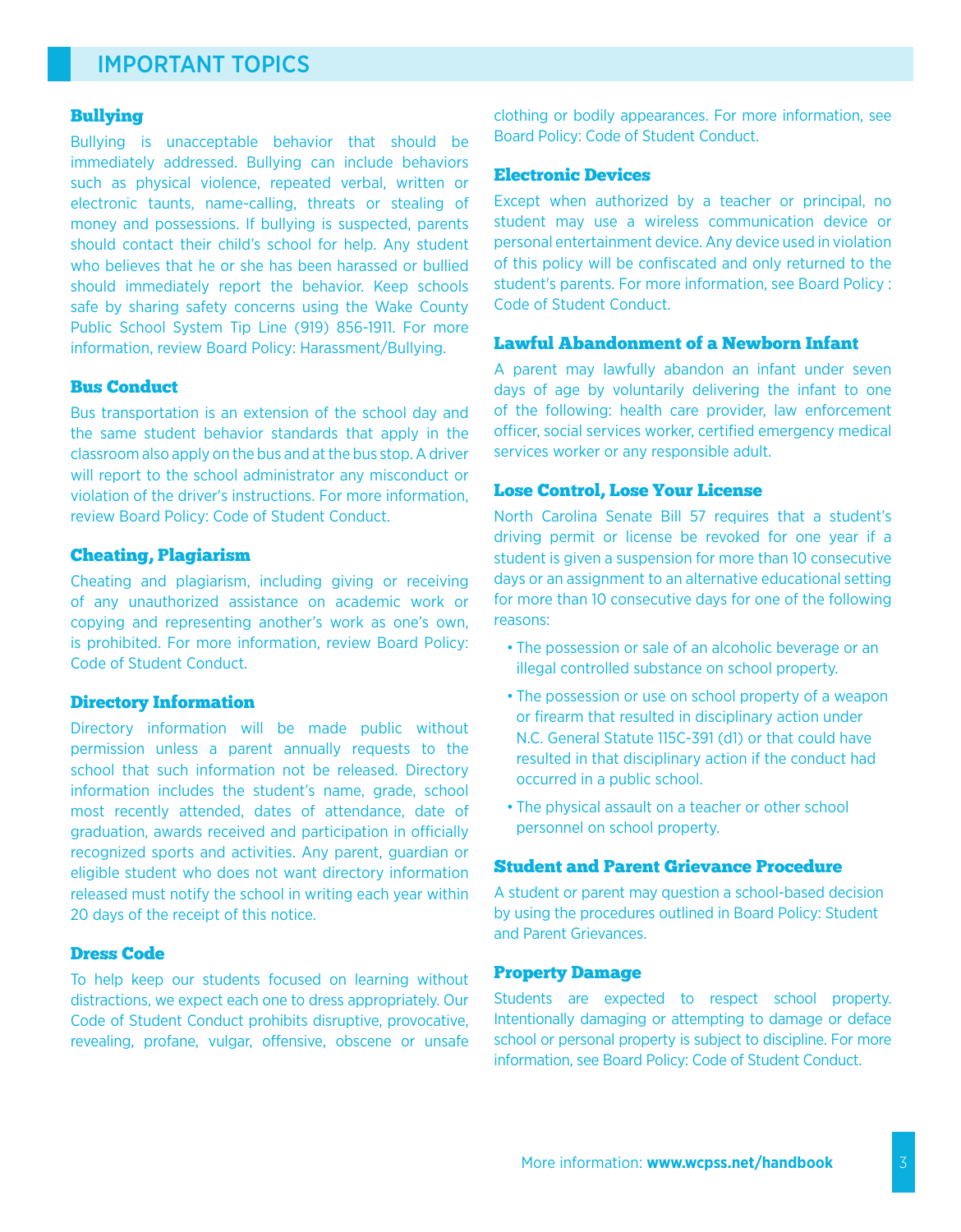# Search, Seizure

Schools must be safe and drug-free. School officials may search a student, student lockers, student automobiles, or school computers under the circumstances outlined in Board Policy and may seize any illegal, unauthorized, or contraband materials discovered in the search.

# Seclusion, Restraint and Reasonable Force

The use of seclusion, restraint and isolation of students is governed by N.C. General Statute 115C-391.1, Board Policy and Regulation & Procedures. All of these materials are available online at www.wcpss.net/handbook, at the school system's central administrative offices at 5625 Dillard Drive in Cary, North Carolina and at the front office of every school. To the extent allowed by these laws, policies and procedures, N.C. General Statute 115C-390.3 authorizes school personnel to use reasonable force to

control behavior or remove a person from the scene when necessary to correct students, quell a disturbance threatening injury to others, obtain possession of weapons or other dangerous objects on the person or within the control of a student, act in self-defense or to protect other persons or property, or to maintain order on educational property, in the classroom, or at a school-related activity on or off educational property.

#### Weapons

Students are not permitted to possess, handle, or transmit any weapon, facsimile of a weapon, dangerous instrument/ substance or other object that can reasonably be considered or used as a weapon or dangerous instrument/ substance. For more information, review Board Policy: Code of Student Conduct.

# STUDENT HEALTH

#### Cervical Cancer, Cervical Dysplasia and Human Papillomavirus

N.C. General Statute 115C-47 (51) requires school districts to provide information about cervical cancer, cervical dysplasia and human papillomavirus to parents and guardians of students in grades 5 through 12. Visit www.wcpss.net/HPV or contact your school for more information.

#### Flu

The flu is a highly contagious respiratory illness caused by influenza viruses. It can cause mild to severe illness and at times can lead to death. Symptoms include: fever (usually high), headache, extreme tiredness, dry cough, sore throat, runny or stuffy nose and muscle aches. Avoid close contact with people who are sick, cover mouth and nose with tissue when coughing or sneezing, avoid touching eyes, nose or mouth and wash hands to protect from germs. It is important to stay at home when sick. The flu vaccine is generally effective in preventing cases of the flu, so it is recommended that the pros and cons of taking the vaccine be discussed with the student's physician. Information about the flu may be found at www.immunizenc.com or N.C. General Statute 115C-47 (Garrett's Law).

#### Meningococcal Meningitis

Meningococcal meningitis is a respiratory illness with symptoms that may resemble the flu. Seek immediate medical care if your child develops fever, headache, stiff neck, nausea, vomiting, confusion, sleepiness and sensitivity to light. The Advisory Committee of Immunization Practices recommends vaccination for college-aged students. Information about meningococcal meningitis may be found at www.immunizenc.com or N.C. General Statute 115C-47 (Garrett's Law).

## Medications at School

Students may receive or self-administer medication at school when the medication is medically necessary for health or learning and must be taken during the school day. For more information, visit www.wcpss.net/medications.

#### Screenings

Screenings are provided to students at certain grade levels or schools. Students at any grade with evidence of problems related to hearing, vision, dental, communicable disease or other learning issues will be screened or re-screened upon request. For more information, visit www.wcpss.net/screenings.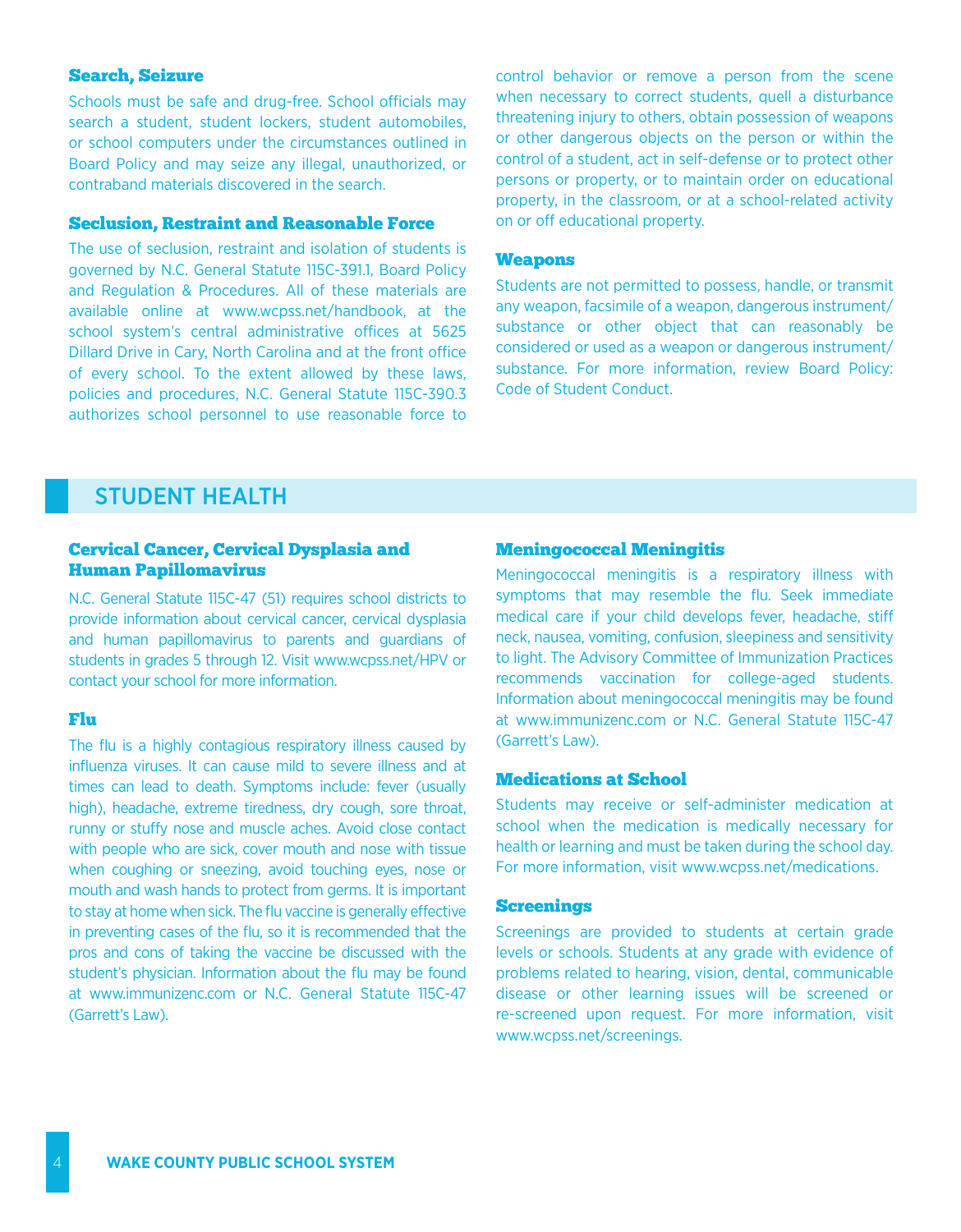# DISCIPLINARY ACTIONS

The Code of Student Conduct rules are leveled, indicating the severity of violation and type of consequence. In any given situation, based on the unique circumstances of a situation, the principal may utilize a different level of intervention than is indicated on the chart. Various interventions may be considered to address a student's behavior including restorative practices, detention, referrals to the counselor or community resources.

# Level I

Level I rule violations generally result in in-school interventions rather than out–of–school suspensions. A student may receive an out-of-school suspension for a Level I rule violation if it is the student's third violation of a Level I rule within the same semester and in-school interventions were attempted in response to both prior violations or in cases where a student refuses to participate in the in-school interventions.

- Noncompliance
- Disrespect
- Being tardy to class, skipping class or school
- Leaving Campus without Permission
- Being in an Unauthorized Area
- Inappropriate Language
- Inappropriate Dress
- Use of unapproved electronic devices
- Trespassing
- Tobacco
- Gambling

The Student/Parent Handbook does NOT include all WCPSS discipline policies. Additional policies and information may be found online at **www.wcpss.net/handbook** 

# Level II

Level II rule violations may warrant a short-term suspension, not to exceed five school days. Principals may recommend a long-term suspension based upon aggravating factors regarding the severity of the violation or safety concerns which may warrant the recommendation of long-term suspension.

- Cheating
- Plagiarism
- Falsification
- Violation of software copyright laws
- Inappropriate Literature, Illustrations and Images
- Violation of computer access
- Class or Activity Disturbance
- School Disturbance
- School Transportation Disturbance
- Disruptive Protest
- False Fire Alarm
- Fire Setting
- Property Damage
- Theft
- Extortion
- Indecent Exposure, Sexual Behavior
- Harassment, Bullying
- Sexual Harassment
- Threat, False Threat
- Physical Aggression, Fighting
- Failure to Report
- Hazing
- Failure to Permit Search and Seizure
- Aiding and Abetting

# Level III

Level III rule violations are more severe in nature and typically result in a recommendation for long-term suspension.

- Narcotics
- Alcoholic Beverages
- Controlled Substances
- Drug Paraphernalia
- Gang and Gang-Related Activity
- Weapons
- Assault on a Student, School Personnel or Other Adult
- Assault Involving Weapon
- Bomb Threat
- Acts of Terror

# Level IV

Level IV rule violations compromise the safety and welfare of students and staff and require a 365 calendar-day suspension.

- Firearm
- Destructive Device

# Level V

Level V allows for expulsion of a student, as provided by state statute, for a violation of the Code of Conduct, if the student is 14 years of age or older and the student's behavior indicates that his or her continued presence in school constitutes a clear threat to the safety of other students or employees and the Board determines there is no appropriate alternative education program.